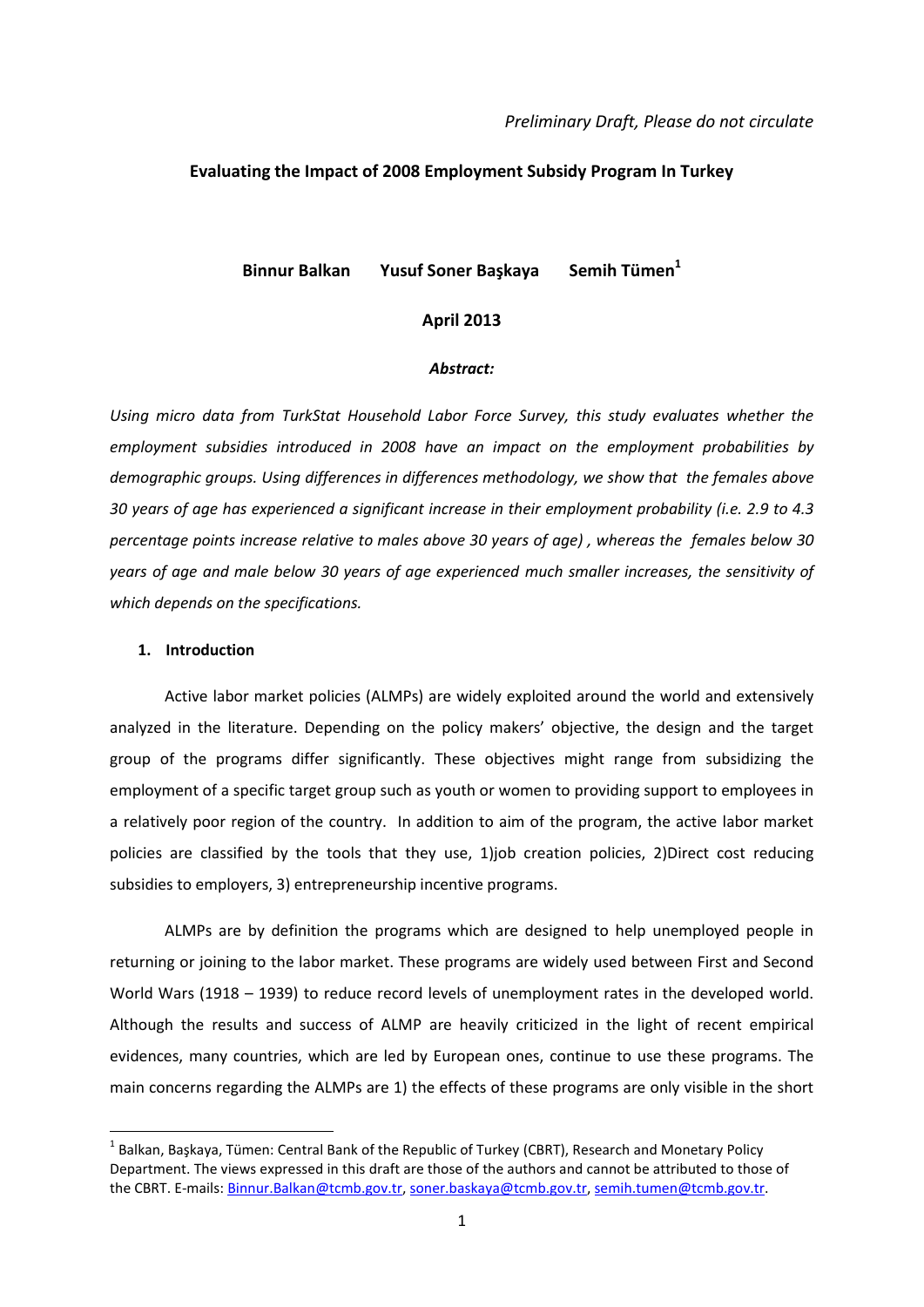term and 2) typically, the scope of the impact group is narrow. Detailed reviews on the issue can found in Heckman, LaLonde and Smith (1999), Greenberg, Michalopoulos and Robins (2003), and Bergemann ve van Ours (2008) and Kluve (2010).

A cost reducing subsidy targeting women and youth (aged between 18 and 29) employment became effective in July, 1st 2008 in Turkey. Although the program was introduced with one year participation period, an additional enactment extended the subsidy registration to June 30th 2010. The target group of the 2008 ALMP was women and the youth who are not working in a formal job during last six months and also are hired as additional workers to the preexisting number of the workers of the workplace. The policy takes the form of direct subsidy to employer by covering the employer part of the social security payment up to the amount corresponding to the minimum wage and so is identified as an example of the 2nd type of ALMPs in the above classification.

The design of the program is as follows: Once a person registered in the program, the employer share of social security payment is paid by government for five years in decreasing ratios. For the first year of the subsidy, employer share of social security payment corresponding to minimum wage is fully covered by the government. For the following four years, share of the government payment decreases 20 percent each year, resulting in 20 percent payment in the fifth year of employment and then the program terminates. Although the registration period to the program is two years, final payments are planned to be made in June, 2015 if anyone keeps the subsidized job till the end of the program.

This study evaluates whether the aforementioned employment subsidies introduced in Turkey in 2008 have a positive impact on the employment probabilities of the target groups via a differences in differences analysis. In doing so, Household Labor Force Survey data from 2004 to 2011 in yearly frequency is used.

# **2. Data and the Empirical Methodology**

# **a. Data**

In this study, we use micro data at annual frequency provided by TurkStat Household Labor Force Survey. In total this cross section data set between the years 2004 – 2011 has almost 4 million observations. This rich individual level data set allows us to control for a large set of individual characteristics affecting individuals' employment outcomes. All private households who are living in the territory of Republic of Turkey are covered in the survey Residents of schools, dormitories, kindergartens, rest homes for elderly persons, special hospitals, military barracks and recreation

2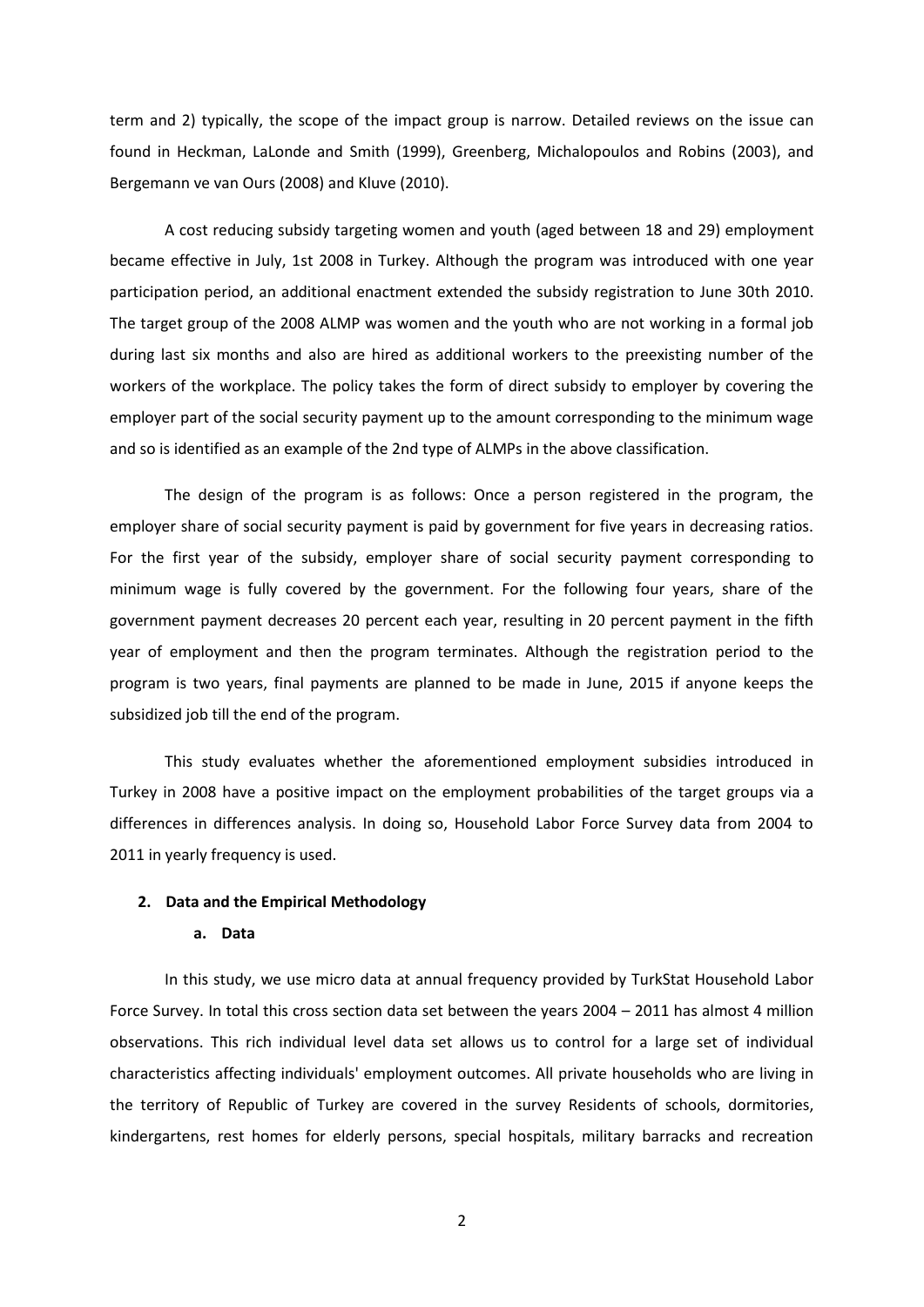quarters for officers are not covered.<sup>2</sup> After excluding the individuals younger than 15 years of age, our final sample covers XXX individuals in TURKSTAT Household Labor Force Survey in 2005-2011 period, of whom XX are female less than 30, YY are female more than 30, XX are male less than 30 and YY are male more than 30 . We weight individual data by the weights used by TURKSTAT, which are calculated based on population projections.<sup>3</sup> and the results are reported after the elimination of potential identifier questions<sup>4</sup>.

### **b. Econometric Specification**

The main econometric specification for diffs in diffs analysis is as follows:

$$
y = \beta_0 + \beta_1 dT + \beta_2 dM_{\leq 30} + \beta_3 dF_{\leq 30} + \beta_4 dF_{\geq 30} + \delta_1 dM_{\leq 30} \cdot dT + \delta_2 dF_{\leq 30} \cdot dT
$$
  
+ 
$$
\delta_3 dF_{\geq 30} \cdot dT + \theta' X + \varepsilon.
$$

 $y$ : Binary variable, which is taking the value of 1 if the person is working and 0 otherwise

 $dT$ : Binary variable showing the treatment period, takes 1 if the observation is in the treatment period, 0 otherwise.

 $dM_{\leq 30}$ : Dummy variable taking value of 1 if the person is male and younger than 30 years old.

 $dF_{< 30}$ : Dummy variable for less than 30 years old and female

 $dF_{\geq 30}$ : Dummy for female person who is 30 or older, takes 1 if the condition satisfied, 0 otherwise.

: Other demographic and econometric variables possibly affecting person's employment conditions different than above ones: education, marital status, region dummies, regional unemployment, year fixed effects and finally interaction terms between female and other dummies.

1

<sup>2</sup> *For more information about the survey, see TURKSTAT website.*

<sup>3</sup> *Until year 2009, the population projections were calculated based on the general population censuses. In 2007, "Address Based Population Registration System" (ABPRS) was established and there exists some differences in the distribution of population by age, sex and regions in ABPRS compared to the censuses. New population projections have started to be used in HLFS results starting from January 2009 onwards and in order to obtain comparability, besides the annual results of 2004, annual and periodic results for 2005-2008 terms were revised by the new population projections.*

 $^4$  Questions and placing people into groups have been changing in some years but the data are harmonized in a way that groups and information become consistent over the sample period.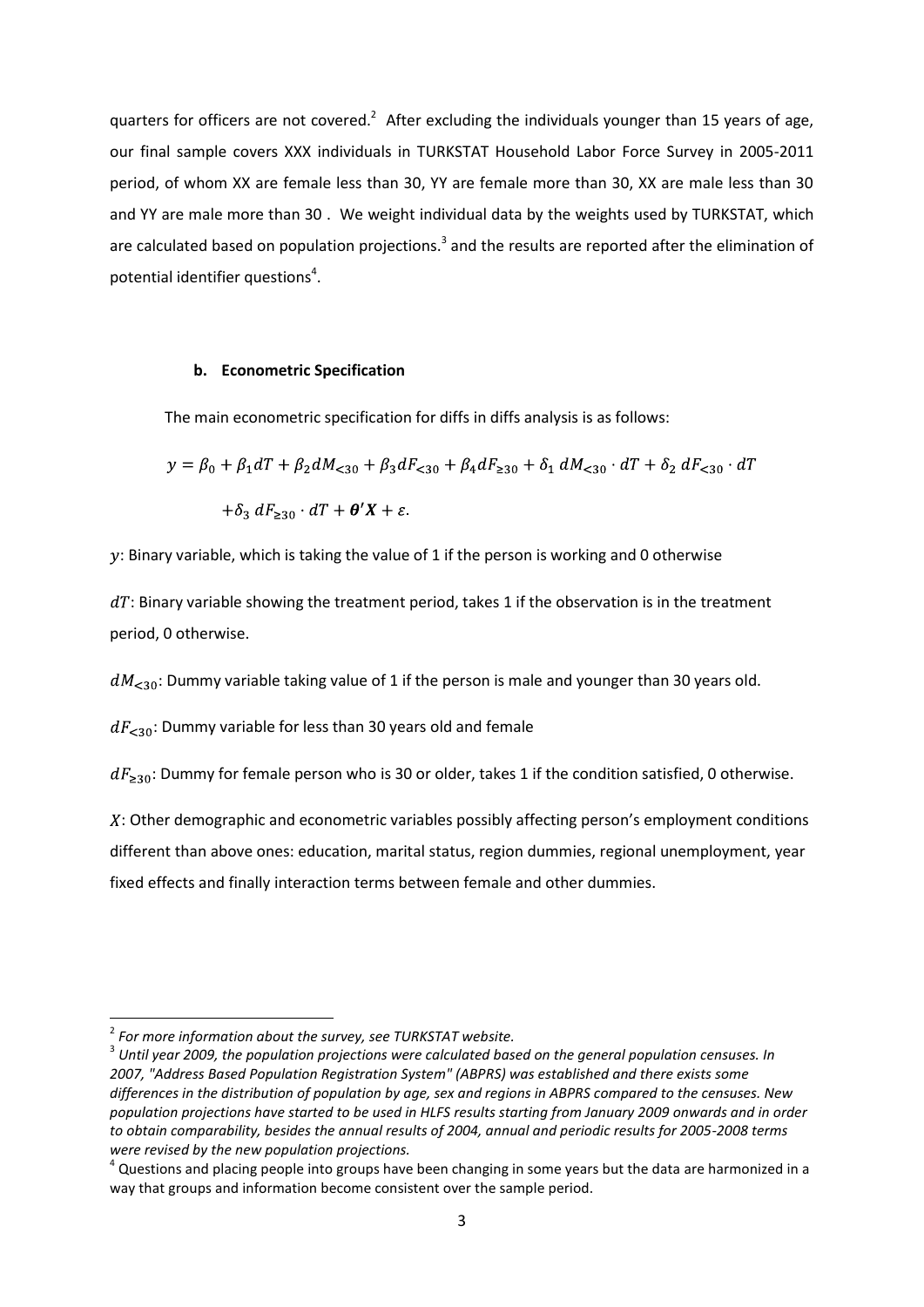# **3. Results**

| <b>Parameter of Interest</b> | <b>Estimate</b> | <b>Standard Error</b> | $p-value$ |  |  |  |
|------------------------------|-----------------|-----------------------|-----------|--|--|--|
| 2008                         |                 |                       |           |  |  |  |
| $\beta_1$                    | $-0,001$        | 0,008                 | 0,952     |  |  |  |
| $\delta_1$                   | $0,011*$        | 0,006                 | 0,067     |  |  |  |
| $\delta_2$                   | 0,011           | 0,013                 | 0,412     |  |  |  |
| $\delta_3$                   | $0.029***$      | 0,010                 | 0,004     |  |  |  |
| 2009                         |                 |                       |           |  |  |  |
| $\beta_1$                    | 0,001           | 0,008                 | 0,873     |  |  |  |
| $\delta_1$                   | 0,006           | 0,006                 | 0,297     |  |  |  |
| $\delta_2$                   | 0,019           | 0,015                 | 0,191     |  |  |  |
| $\delta_3$                   | $0.043***$      | 0,010                 | 0,000     |  |  |  |

The results presented in Table (1) state that the treatment has operated most visibly for older women. The effects for the other groups are either non-existent or negligibly small.

**Tablo(1) – Estimation Results: Baseline Specifications** \* significant at 10%; \*\* significant at 5%; \*\*\* significant at 1%. The models have been estimated with probit. The regressions have been weighted with approriate sampling weights provided by THLFS. The corresponding marginal effects are reported in the tables. The reported standard errors are clustered at NUTS2 level. The number of observations is 2876518.

Table (2) presents the counterfactual results from the placebo treatments, using which we estimate the effects of the program as if it has been implemented in 2007 and 2010. This counterfactual exercise does not yield a significant effect. We interpret this as a sign of the relevance of our estimates; because if other forces were operating in the background, we would probably get similar results under the placebo treatments.

| <b>Parameter of Interest</b> | <b>Estimate</b> | <b>Standard Error</b> | - value<br>Ŋ |  |  |  |
|------------------------------|-----------------|-----------------------|--------------|--|--|--|
| 2007                         |                 |                       |              |  |  |  |
| $\beta_1$                    | $-0,004$        | 0,007                 | 0,596        |  |  |  |
| $\mathfrak{o}_1$             | $0,017***$      | 0,005                 | 0,002        |  |  |  |
| $\delta_2$                   | $-0,005$        | 0,007                 | 0,441        |  |  |  |
| 0 <sub>3</sub>               | 0,007           | 0,007                 | 0,304        |  |  |  |
| 2010                         |                 |                       |              |  |  |  |
| $\beta_1$                    | $-0,005$        | 0,009                 | 0,571        |  |  |  |
| $\mathfrak{o}_1$             | 0,006           | 0,005                 | 0,250        |  |  |  |
| $\delta_2$                   | $-0,002$        | 0,008                 | 0,778        |  |  |  |
| $\delta_3$                   | 0,009           | 0,007                 | 0,181        |  |  |  |

**Tablo(2) – Estimation Results: Placebo Tests:** \* significant at 10%; \*\* significant at 5%; \*\*\* significant at 1%. The models have been estimated with probit. The regressions have been weighted with approriate sampling weights provided by THLFS. The corresponding marginal effects are reported in the tables. The reported standard errors are clustered at NUTS2 level. The number of observations is 2876518.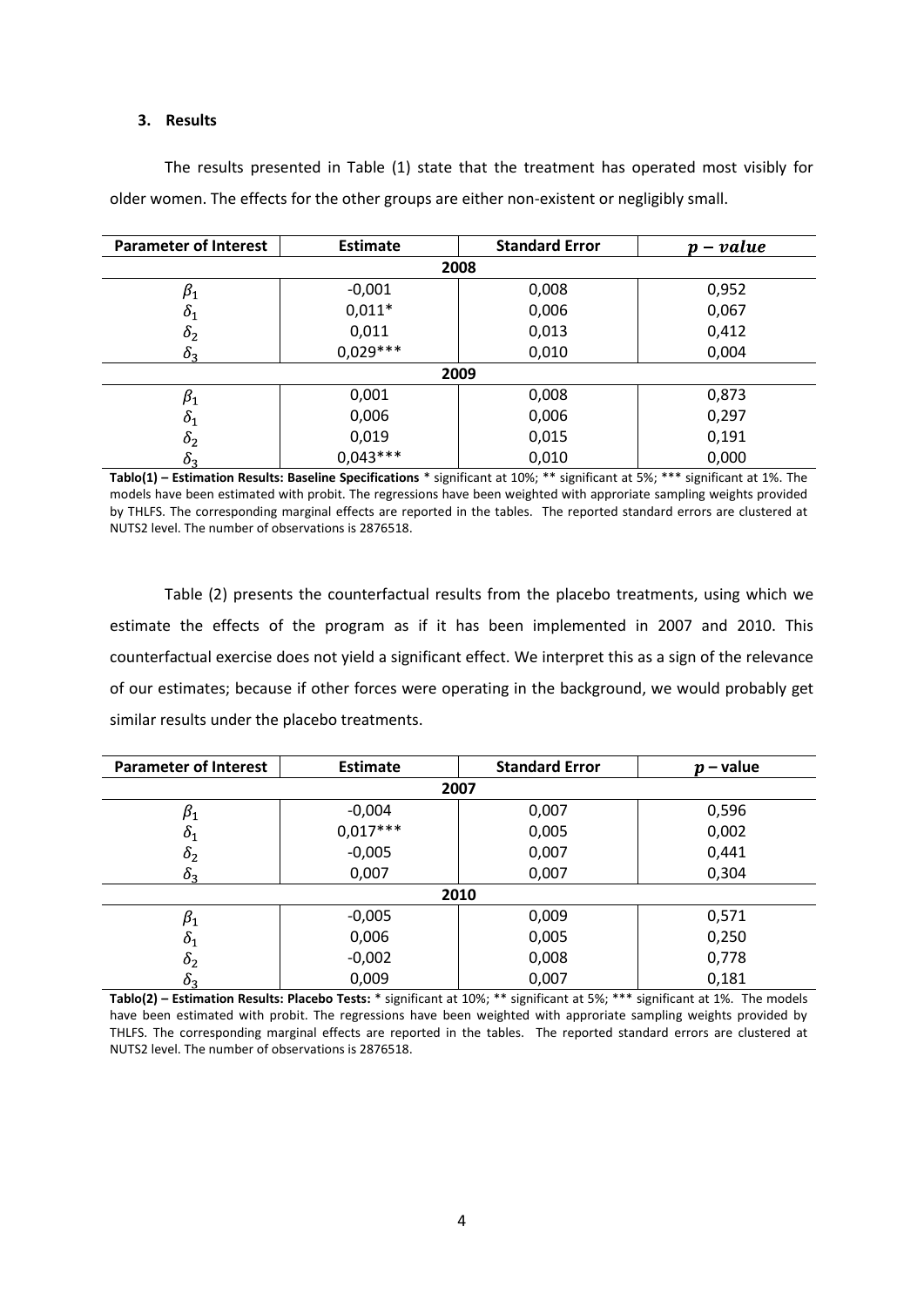In Tables (3a)-(3b), we report our estimates for education categories rather than gender. We construct two education categories: "high-school and above" and "below high-school". The results for the former category are reported in Table (3a) and those for the latter are reported in Table (3b). We find that the treatment have operated most significantly for uneducated older females and for educated younger men. Considering with our findings in Table (1), our analysis yield the basic result that older uneducated females have benefited the employment program the most.

| <b>Parameter of Interest</b> | <b>Estimate</b> | <b>Standard Error</b> | $p$ - value |  |  |  |
|------------------------------|-----------------|-----------------------|-------------|--|--|--|
| 2008                         |                 |                       |             |  |  |  |
| $\beta_1$                    | $-0.019***$     | 0,007                 | 0,004       |  |  |  |
| $\delta_1$                   | $0,027***$      | 0,009                 | 0,003       |  |  |  |
| $\delta_2$                   | $0,028***$      | 0,011                 | 0,010       |  |  |  |
| $\delta_3$                   | $0.026**$       | 0,012                 | 0,034       |  |  |  |
| 2009                         |                 |                       |             |  |  |  |
| $\beta_1$                    | 0,002           | 0,008                 | 0,819       |  |  |  |
| $\delta_1$                   | 0,016           | 0,010                 | 0,134       |  |  |  |
| $\delta_2$                   | $-0,006$        | 0,014                 | 0,677       |  |  |  |
| $\delta_3$                   | 0,001           | 0,012                 | 0,923       |  |  |  |

**Tablo(3a) – The Results for the Individuals with High-School Education and Above:** \* significant at 10%; \*\* significant at 5%; \*\*\* significant at 1%. The models have been estimated with probit. The regressions have been weighted with approriate sampling weights provided by THLFS. The corresponding marginal effects are reported in the tables. The reported standard errors are clustered at NUTS2 level. The number of observations is 715934.

| <b>Parameter of Interest</b> | <b>Estimate</b> | <b>Standard Error</b> | $p$ - value |  |  |  |
|------------------------------|-----------------|-----------------------|-------------|--|--|--|
| 2008                         |                 |                       |             |  |  |  |
| $\beta_1$                    | $-0,006$        | 0,009                 | 0,522       |  |  |  |
| $\delta_1$                   | 0,003           | 0,006                 | 0,684       |  |  |  |
| $\delta_2$                   | 0,006           | 0,017                 | 0,721       |  |  |  |
| $\delta_3$                   | $0,022*$        | 0,013                 | 0,083       |  |  |  |
| 2009                         |                 |                       |             |  |  |  |
| $\beta_1$                    | $-0,002$        | 0,009                 | 0,842       |  |  |  |
| $\delta_1$                   | $-0,001$        | 0,006                 | 0,933       |  |  |  |
| $\delta_2$                   | $0,036***$      | 0,014                 | 0,008       |  |  |  |
| $\delta_3$                   | $0.051***$      | 0,012                 | 0,001       |  |  |  |

**Tablo(3b) – The Results for the Individuals Below High-School Education:** \* significant at 10%; \*\* significant at 5%; \*\*\* significant at 1%. The models have been estimated with probit. The regressions have been weighted with approriate sampling weights provided by THLFS. The corresponding marginal effects are reported in the tables. The reported standard errors are clustered at NUTS2 level. The number of observations is 2160584.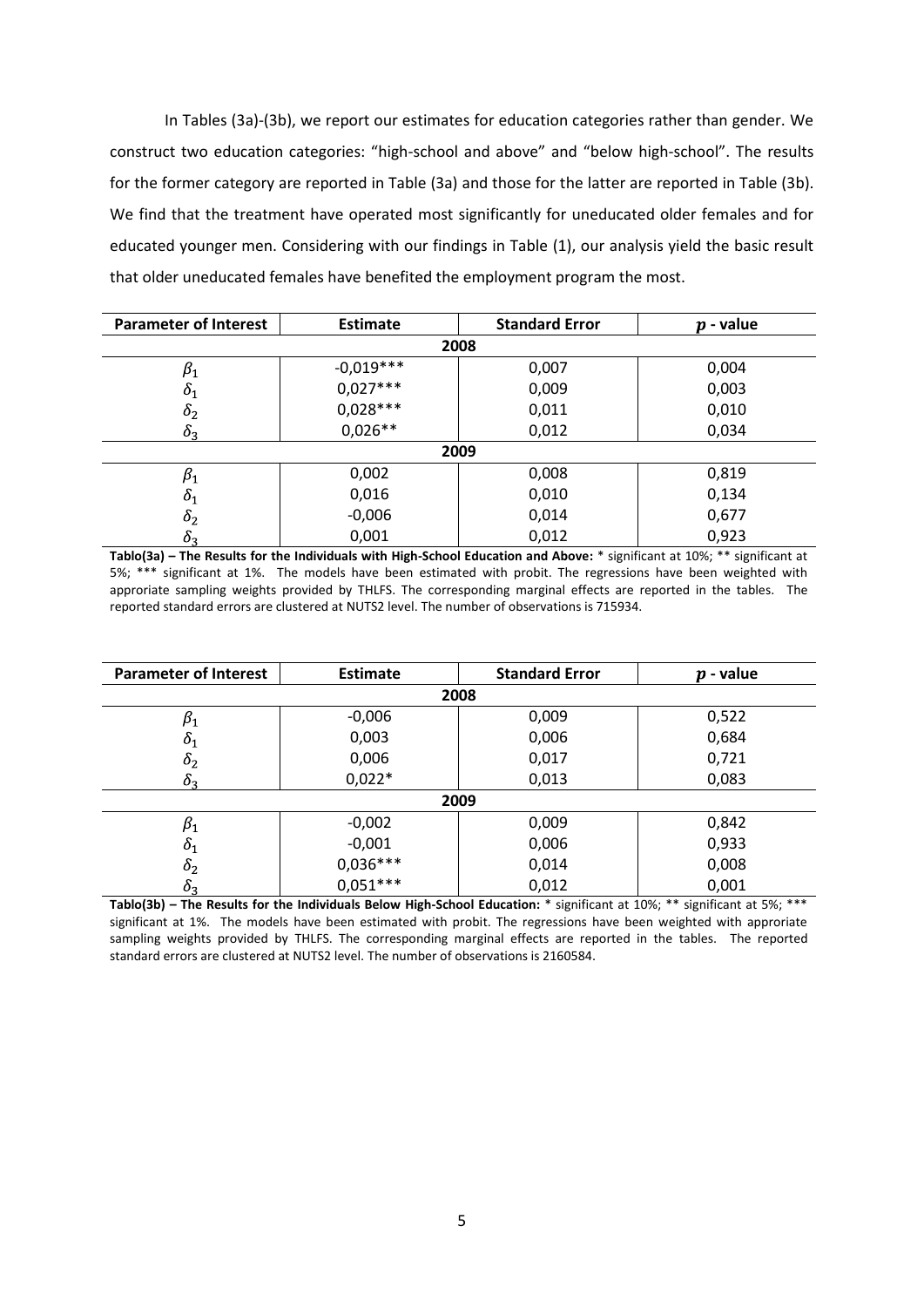As a side note, the findings presented here and Deidda, Di Liberto, Foddi ve Sulis (2012) study on another ALMP conducted during 2006-2008 in Sardinia, Italy are remarkably similar. Via a propensity score matching approach for treated and untreated workers, they show that the policy has positive effects for both job finding probabilities and treated workers' earning streams. In their study, the authors show the program was especially effective in helping uneducated older women and young educated men in finding jobs. Similar results are also reported in Gerfin and Lechner (2002).

#### **4. Concluding Remarks**

As a result, 2008 ALMP is found to be effective especially for women who are older than 30 and have no high school or above diploma. Although the effects of the program on men employment probabilities are limited, among this group the most profound positive effect is found for young and educated men who have high school or higher degrees. These results are in line with the previous findings in the literature which examines the similar ALMPs' result empirically. In terms of promoting participation to the labor market by underrepresented groups, this policy is found to be successful. Since, both uneducated-older women and educated-young men are positively affected, in addition to the short run results, the overall impacts of the program might stick in the long run.